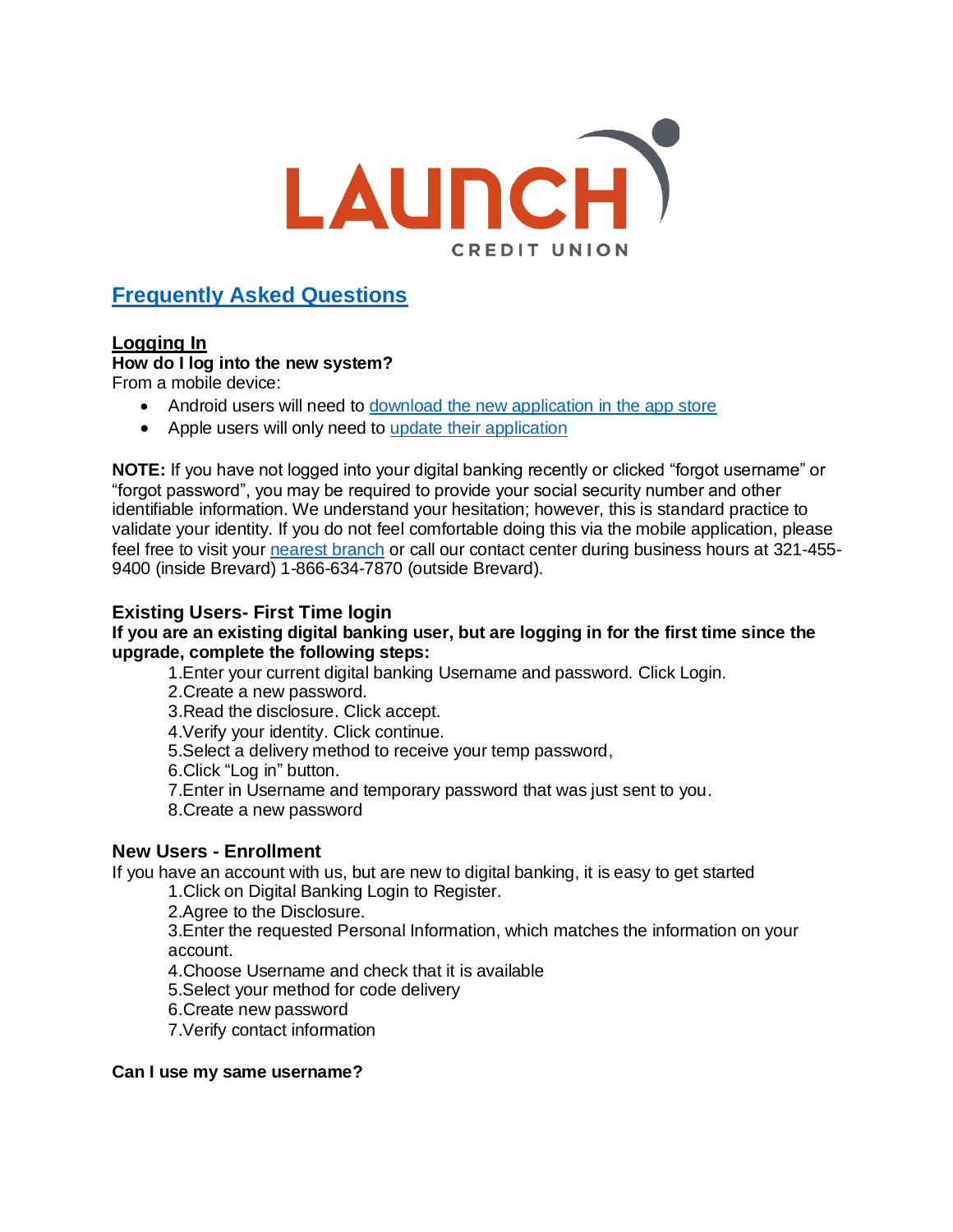Yes. Your current username is still valid on the new system. If you've forgotten your username, click the "Forgot Username?" link on our home page.

#### **Can I use my same password?**

Yes, as long as your current password meets the system requirements.

#### **How will biometrics be affected?**

If the biometric security (fingerprint scan or facial recognition) on your mobile device is currently activated, you'll be prompted with set up instructions.

### **Why don't I have the ability to receive notifications via SMS text?**

To activate the ability to receive mobile alerts navigate to Setting and Contact tab, click on the edit pencil next to mobile number, click the box next to "I would like to receive SMS text messages to this number". A temporary code to confirm your mobile number will be sent, in addition to a second code to confirm you accept SMS texts.

#### **Will my account look the same when I log in?**

All of your current account information will transfer over securely to the new system. If you log in on a desktop, you'll immediately notice a change to the dashboard layout, which gives you a convenient, overview of your accounts.

#### **What's going to be different?**

The biggest and best difference is our new services that offer a suite of user-friendly tools for doing everything from everyday banking to achieving long-term financial goals.

#### **Can I change my username and password after my initial login?**

Yes, you are able to change your username and password by navigating to Settings.

#### **Accounts**

#### **Will my accounts information from other financial institutions carry over to the new platform?**

Yes. Any accounts you have set up to transfer to/from other Financial Institutions that are currently established on your account will carry over to the new platform.

However, if you are utilizing the Personal Financial Management tools, you will need to re-enter the account information to gain a more holistic view of your finances (balances/transactions).

#### **Where can I find my loan payment amount?**

Loan payment amounts will show in the Classic Transfer screen or the Account Details tab within your loan account.

#### **Where will the MICR info display in Digital Banking?**

Under the Accounts Details tab of your savings or checking accounts.

#### **Will setting a category for a certain transaction and merchant be applied to future purchases?**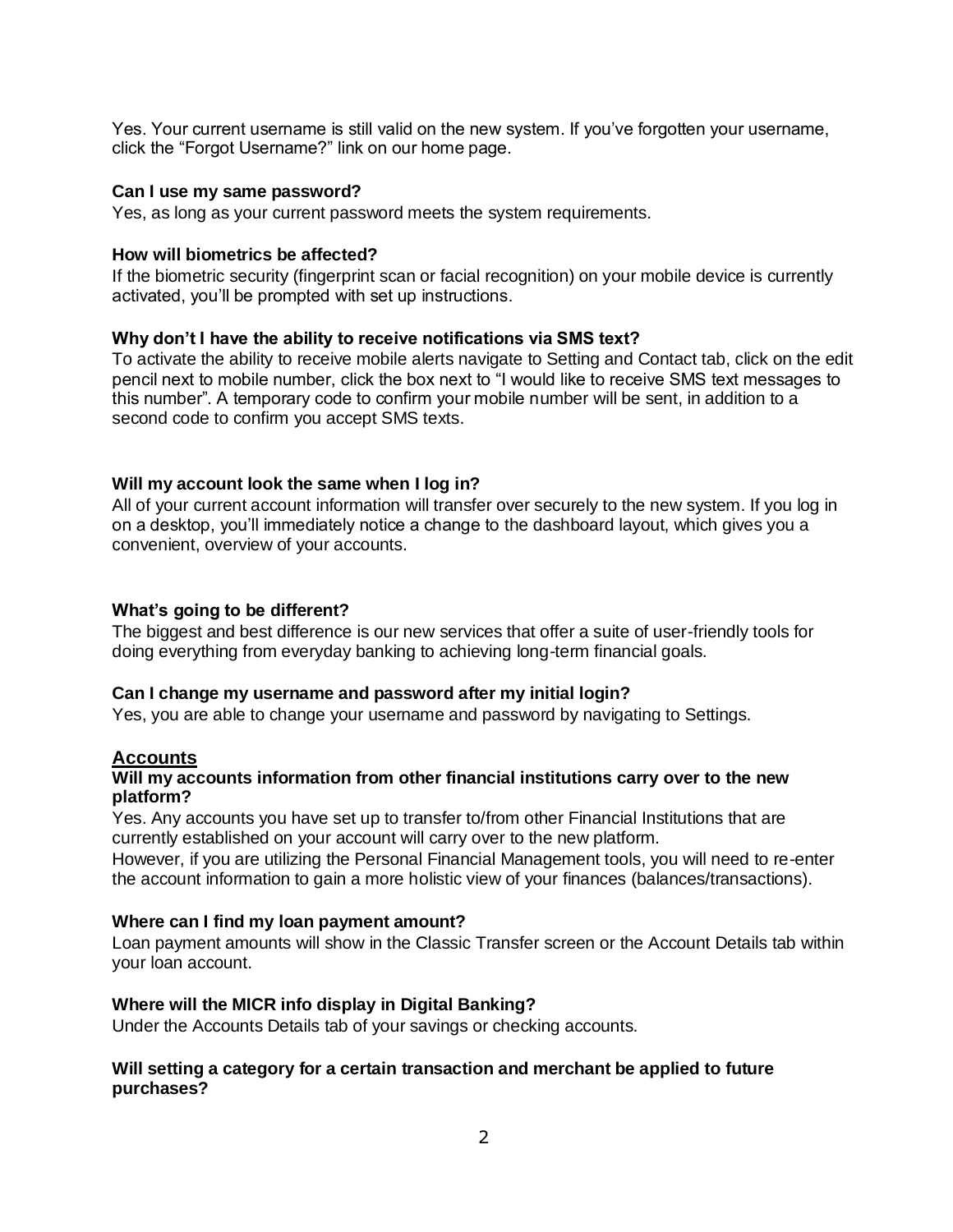Yes, as long as there is not a change to the Merchant's information, the new platform will recognize the transition and categorize it as you have designated previously.

#### **How far back can I search transactions on an account?**

Up to 18 months of transactions will be available.

#### **How far back will my check images written from my account be available?**

Up to 18 months of check images will be available for checks written from your account.

#### **Will I be able to download Activity/Transactions to Quicken or Excel?**

Yes. In your Accounts, simply select the download icon  $\boxed{1}$  in the side bar pop out, select the download format: CSV, OFX, QFX, QBO.

### **If I hide my account, will I still be able to transfer funds to/from that account in digital banking?**

Yes, hiding an account from the Dashboard will not affect your ability to transfer to and from the account. If you hide your account in the Account widget, you can gain visibility again by navigating to the Settings and making the appropriate modification.

#### **Bill Pay**

#### **Will my bill pay information carry over to the new digital banking platform?**

Yes. All your current payee/payment information will carry over. Please review your bill pay settings, just to be sure everything is correct.

#### **Will I need to set up my payees again?**

No, existing payees and scheduled payments will appear in the new platform.

#### **If I am transferring to a new payee/setting up a new payee, do I need to verify with a temporary code?**

Yes, this will trigger a MFA code to be sent to you.

### **I had a recurring transfer set up in the old platform, does it need to reset in the new digital banking platform?**

No, any recurring transfers will be converted to the new digital banking platform.

#### **I previously set up a transfer. Will I be able to edit or cancel it in the new system?**

Yes, you can edit the amount and the memo , but the transfer will need to be canceled if you wish to set up a new frequency and/or date.

#### **What is the turnaround time for an electronic bill pay payment?**

2-3 business days.

#### **What are ebills?**

An eBill (electronic bill) is an electronic version of a paper bill that you can view and pay via the Bill Pay widget in the Transfer & Pay bucket. The eBills are only compatible with companies that have been designated as an eBill provider (ex: Verizon Wireless, Discover and Home Depot).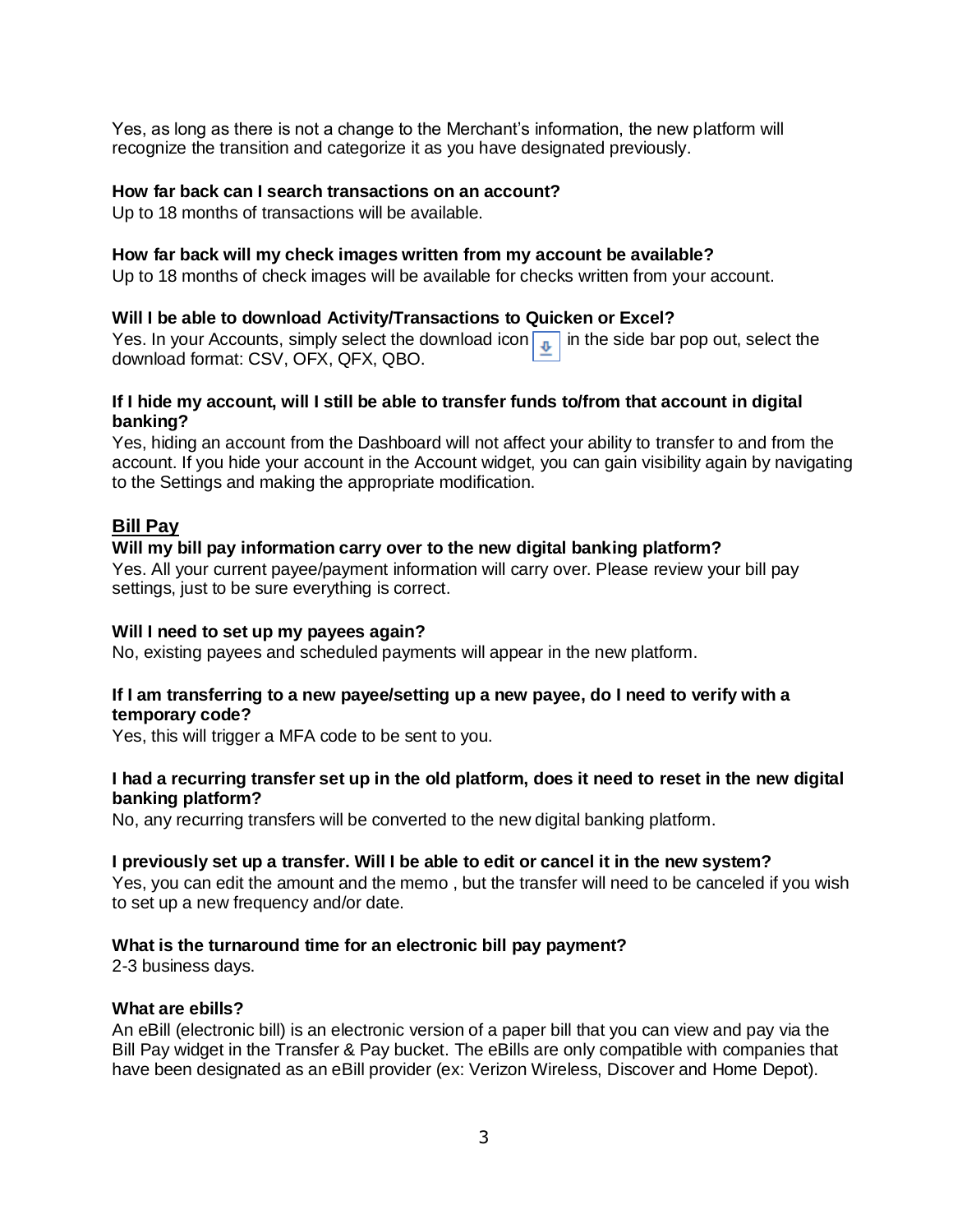## **Why am I receiving the following error when attempting to submit a payment in the Bill Pay Widget?**

### **"Error: An unexpected error has occurred. Please try again later. Original Error Code: IPay.8040"**

This error is occurring due to the entry in the memo field. You may be using too many characters (Max = 25), or you may be using special characters that are not allowed.

## **Financial Wellness**

### **Can I customize transaction categories?**

The main transaction category cannot be changed; however, you will be able to customize subcategories when using a desktop computer or tablet.

## **Card Controls**

## **Which cards are eligible to use the lock/unlock feature?**

All of our debit and credit cards are eligible for this feature.

### **What happens when I lock my card?**

Within minutes, you'll see the card appear locked. Locking your card will prevent new transactions, while still allowing recurring transactions, pre-authorized payments, and refunds to post to your account.

### **What happens when I unlock my card?**

Once your card is unlocked, you may resume transactions and payments.

#### **Will a locked card work in my mobile wallet?**

No, the card will show up in the mobile wallet, but authorizations will be declined.

#### **Will I receive card alerts?**

Once you register your card and select your notification preference, all card transaction alerts will be sent to you in real time.

## **Checking Services**

### **Will members over age 65 still be charged for checks when they order using digital banking?**

Yes. To receive a check order once a year for free, users over 65 must make this request with a Launch representative.

## **Courtesy Pay**

## **Can I use both Overdraft Transfer and Courtesy Pay?**

Yes. If you currently have Overdraft Transfer set up those funds will be utilized first. If there are no funds available or if Overdraft Transfer is not currently set up, then Courtesy Pay will be utilized if you have opted in for it.

## **Dashboard**

#### **What is new?**

Besides a new design and a friendly user experience, we hope you enjoy the new features of card controls, Zelle, savings goals, Snapshot on a mobile device, and more.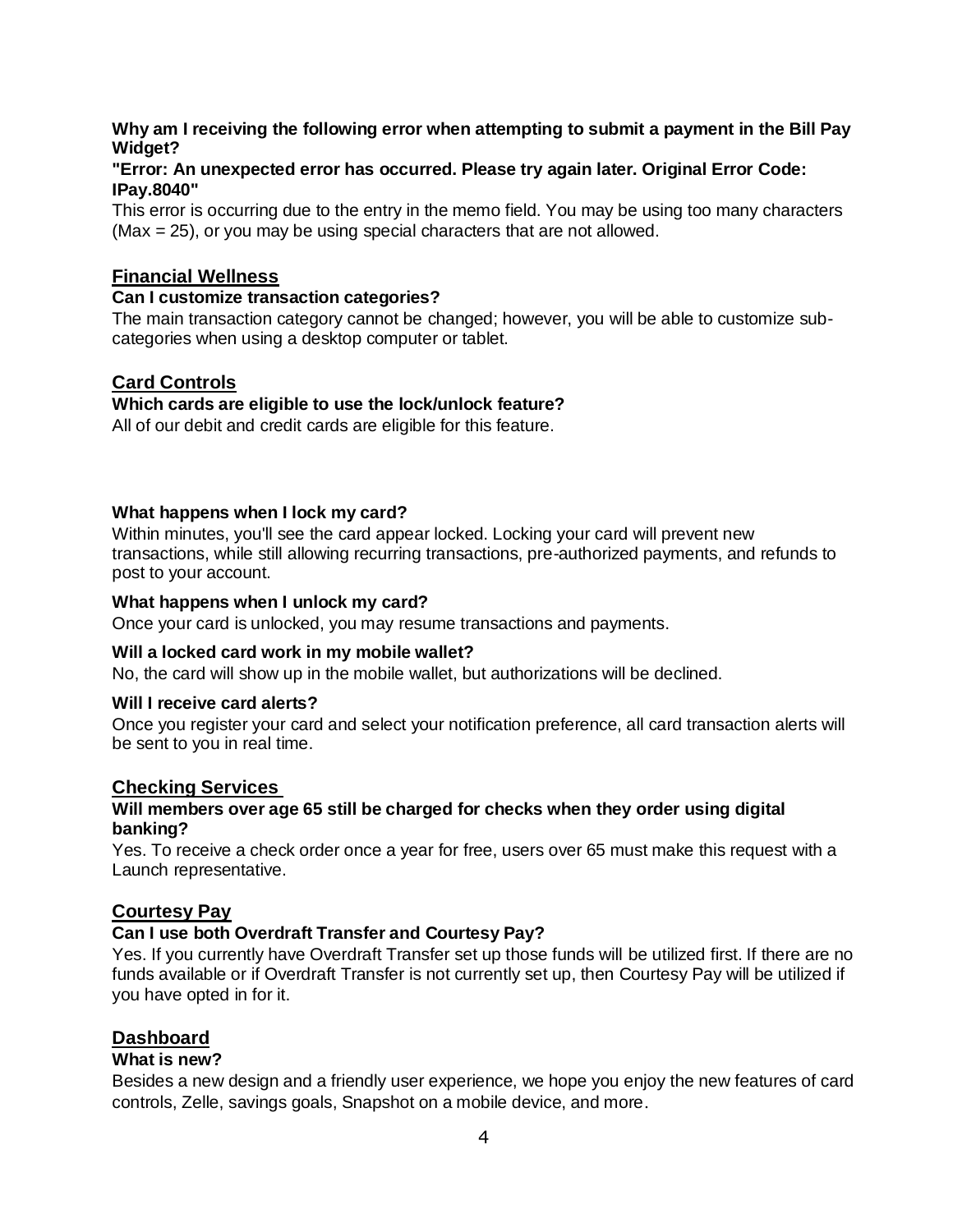## **Deposits**

## **How does Mobile Deposit work?**

Select Deposit Checks, the account you wish to deposit to enter the amount of your check and sign the back of your check and print, "For mobile deposit only at Launch CU". You will then be prompted to take a photo of the front and back of your endorsed check with your mobile device. Be sure to capture a clear picture with all 4 corners of the check in your mobile device's camera screen. Then submit your deposit.

## **E-Docs**

## **Will I be able to download Activity/Transactions to Quicken or Excel?**

Yes. In your Account, click the download icon  $\Box$  and choose the download format: CSV, OFX, OFX, QBO.

## **Do I have to use my own computer or device to accept e-statements disclosures?**

Yes, you must use your own computer or device to accept electronic disclosures. Banking regulations state that you must demonstrate the capability to receive electronic disclosures.

## **Linking External Accounts**

## **Why won't my account from another Financial Institution sync?**

Ensure the login information is correct for the bank that you are attempting to link. If your login information is correct, and you are still having an issue and/or if you notice an alert icon or the "Balance as of…" date is old, you will need to manually refresh the data.

- For mobile users, navigate to Settings, select the account that needs to be synced, and then "update login"
- For desktop or tablet users, navigate to Settings under the profile dropdown, select the account that needs to be synced, and the refresh icon.
- Note: You will be required to reenter the login credentials to initiate the refresh

## **How often are my external accounts updated?**

Daily. Please note, some accounts will not automatically refresh if the other financial institution requires multi factor authentication (for example security questions). If they use multifactor authentication, this will require you to refresh your credentials by navigating to Settings, and clicking on the aggregate account you would like to be updated.

## **What can I do with a linked external account?**

Adding external accounts will give you a holistic view of your personal finances. Using the Financial Wellness will allow you to have a full view of your spending by category. You can use the filter option to look at specific categories or time frames across your accounts.

## **Message Center**

## **What does the Message Center do?**

The Message Center allows you to send secure messages to us. A designated representative will reply within one business days.

## **Miscellaneous**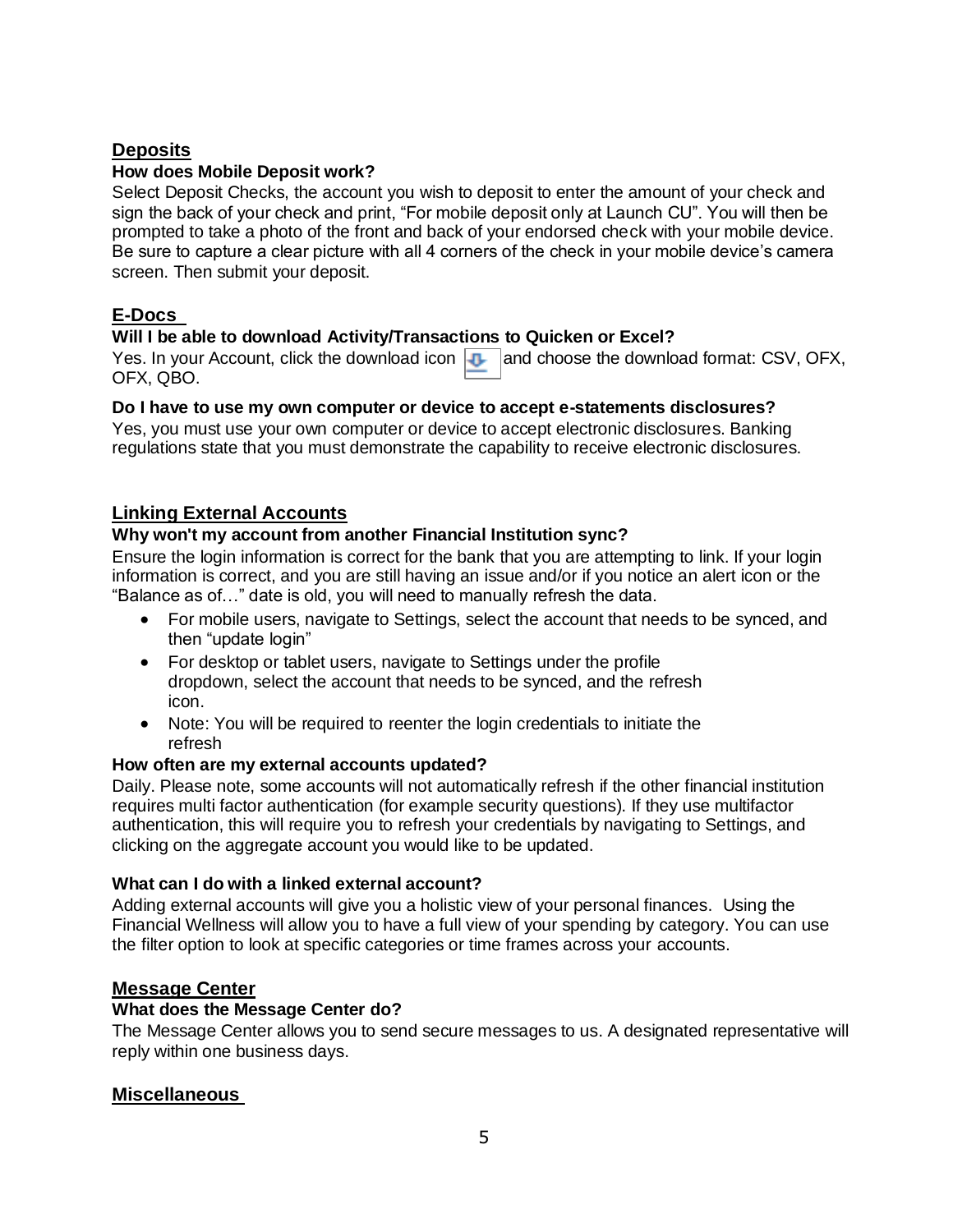## **Will my device/browser work?**

Digital Banking supports the last two versions of the browsers listed below:

- Google Chrome: Latest two versions
- Firefox: Latest two versions
- Microsoft Edge: Latest two versions
- Safari: Last two major versions
- IOS: Last two major versions
- Android: v8.0 and higher

 Please note, Internet Explorer 11 does not support digital banking and standards that are implemented in newer browsers.

### **Are notifications for my account in real time?**

Most alerts will be sent out to members in batches, those take place four times a day. Some alerts will be sent out in real-time.

### **Will I be able to set up account alerts?**

Yes, alerts can now be sent via mobile SMS, email, or push notification to the application on a mobile device. Go to the More menu option, select Tools, then select Alerts & Notifications.

### **I do not want to receive SMS alerts anymore. How do I turn them off?**

You can turn off these alerts by navigating to **Alerts & Notifications** and clicking the alert you are wanting to manage. Simply slide to turn the alert off and click save. Since your alerts are customizable based upon the alert type, you will need to manage or turn off each alert that you do not want to receive.

## **Quick Apply**

#### **What does the Quick Apply widget do?**

Quick Apply allows you to Apply for a Loan or to add a share to your account. The available shares include - Money Market, Holiday Accounts, Additional savings, and Checking.

## **Transfer**

#### **Are transfers immediate?**

Account to account, account to loan, and member to member are immediate. Setting up an external account for ACH transfers require a micro deposit verification process and therefore is not immediate. Additionally, transfers set up for an existing external account would still require a 2–3-day window for the transfer to make it to its final destination.

#### **Why am I seeing "CvtdTxfr" for scheduled transfers that were converted?**

This is not an issue. This is just a way to track schedule transfers that were converted from the previous system. You are able to delete or change this memo if you prefer.

### **How do I transfer money to another user of this financial institution?**

**Linking Accounts M2M** (Launch Account to Launch Account) Create a one-time or permanent link to another member's account to make one-time